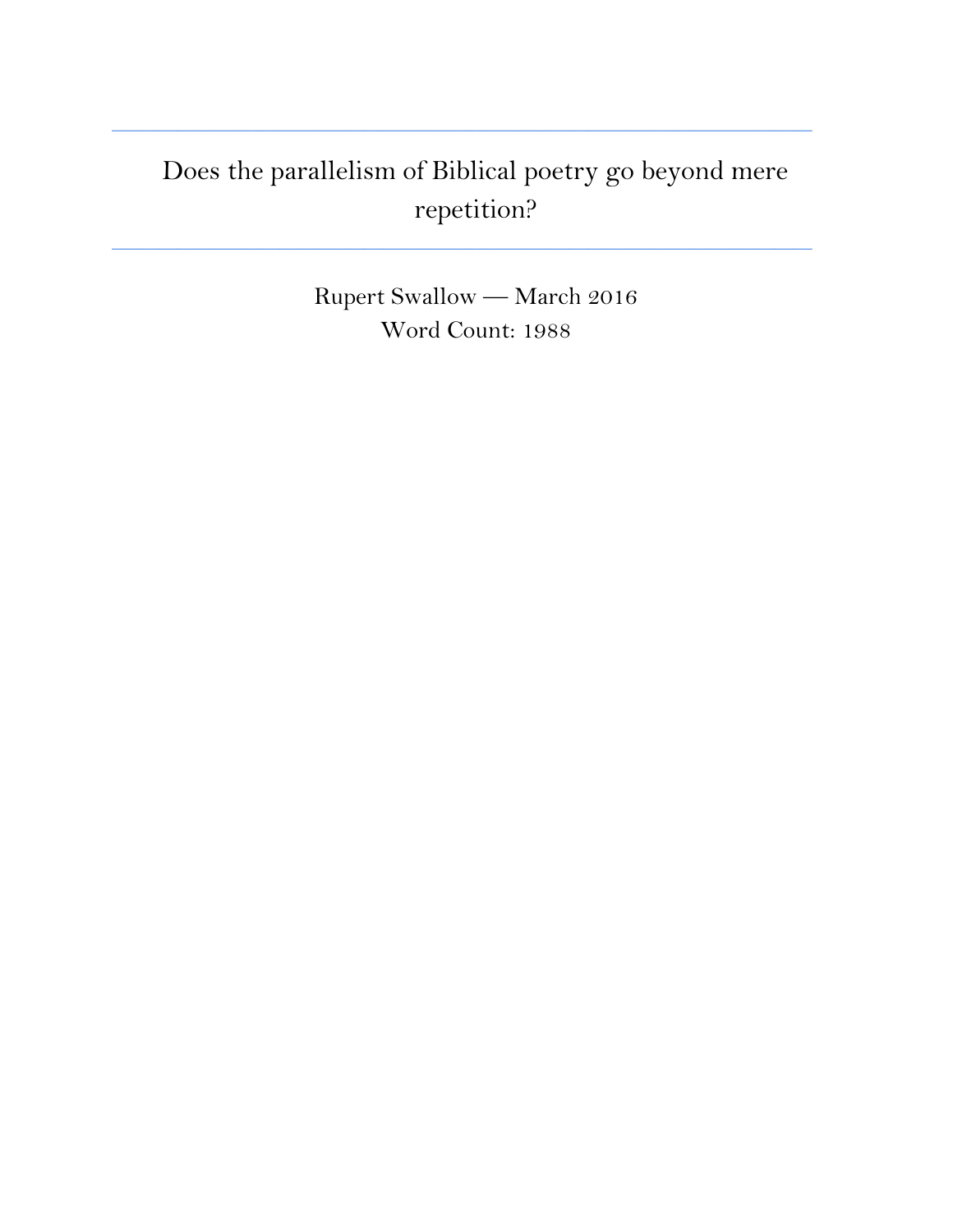Parallelism is a technique employed in many and various ways throughout Biblical poetry. This essay, however, shall focus mainly on its use in the Psalms. The Psalms are particularly suitable as, not only is the use of parallelism in them as extended and developed as anywhere else in the Bible, but also because the Psalms themselves are a repository for such a wide variety of ideas; Calvin described them as 'The anatomy of all parts of the soul ... for not an affection will a man find in himself, an image of which is not reflected in this glass.<sup>1</sup> Parallelism is used formally, in combination with sequential trains of thought, to create an echo chamber of repeated and refigured phrases in the book of Psalms. Not only does this prevent monotony in the verse, but it also provides a structural analogue for the psalmist's ideas; this can be seen particularly clearly in the psalms of lamentation. While, on the surface, synonymous and emblematic parallelism may appear merely to offer repetitions on a theme and no progression, as we shall see, the 'doubling of one element  $\lceil ... \rceil$  found throughout the psalm  $\lceil ... \rceil$  has the effect of conceptual reinforcement or expansion.'<sup>2</sup>

The first, simplest, and most obvious use of parallelism is in synonymous parallelism. This is the type which might most easily be seen as mere repetition in the Psalms since it 'occurs when the first member states an idea that is restated with variation by the second member'.<sup>3</sup>

> 7 The law of the Lord is perfect, converting the soul: the testimony of the Lord is sure, making wise the simple. 8 The statutes of the Lord are right, rejoicing the heart: the commandment of the Lord is pure, enlightening the eyes [Psalm 19:7-8]

The same syntactic order is paralleled throughout and each line restates the same idea using the synonyms 'law', 'testimony', statutes', and 'commandment'. This kind of parallelism recurs in the Psalms

> 1 I will praise thee, O Lord, with my whole heart; I will shew forth all thy marvellous works. 2 I will be glad and rejoice in thee:

<sup>1</sup> John Calvin, *The Author's Preface, Commentary on The Psalms, Vol. 1.*, (Geneva, July 22, 1557), last accessed 12/03/2016, <http://www.ccel.org/ccel/calvin/calcom08.vi.html>

<sup>2</sup> Stephen P. Sondrup, 'The Psalm of Nephi: A Lyric Reading', *Brigham Young University Studies, Vol. 21, No. 3* (Summer 1981), last accessed 12/03/2016, <http://www.jstor.org/stable/43040966>, p.363.

<sup>3</sup> Sondrup, 'The Psalm of Nephi: A Lyric Reading', p.360.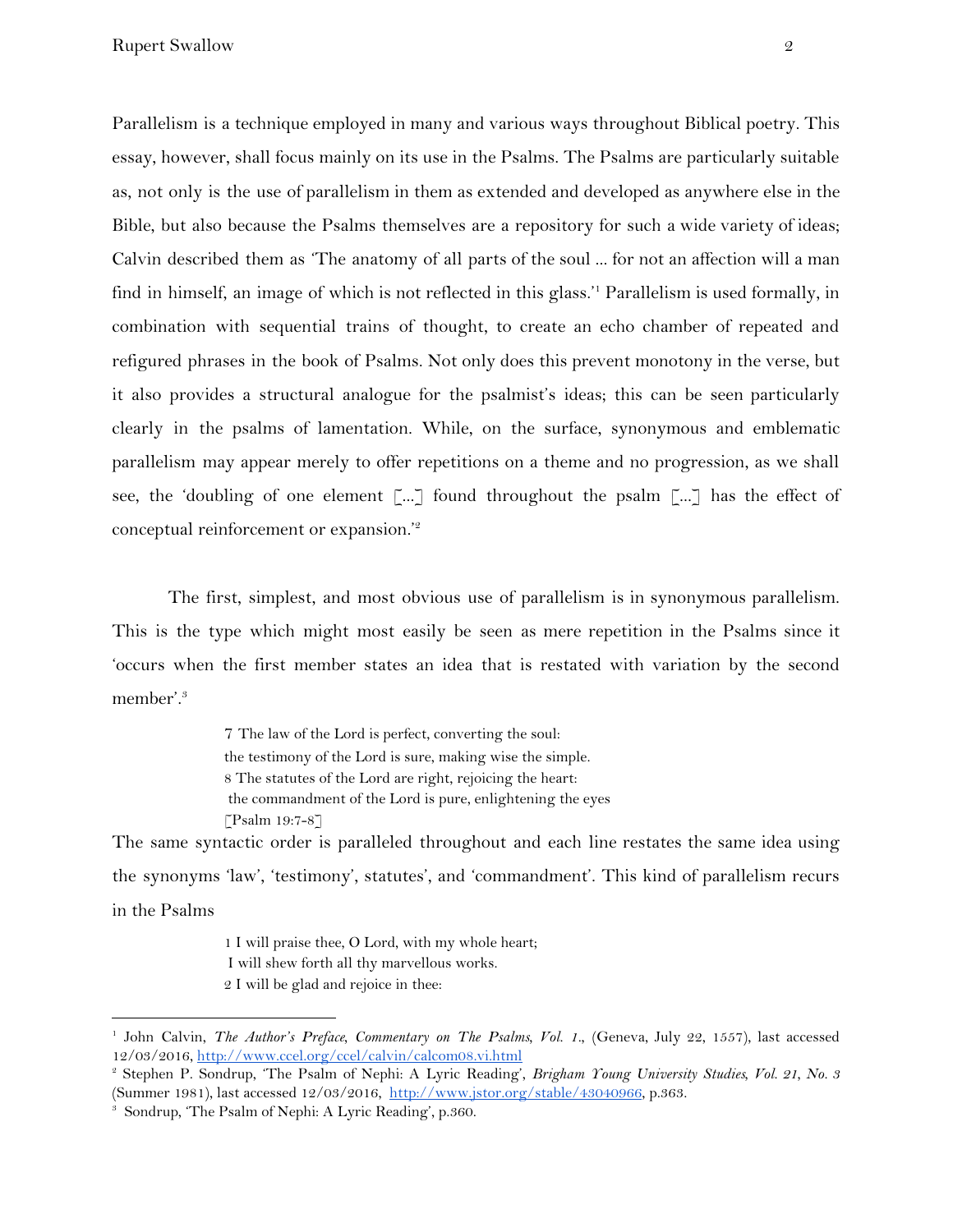I will sing praise to thy name, O thou most High.  $\lceil$ Psalm 9:1-2 $\rceil$ 

However, if, for the moment, we view synonymous parallelism simply as a repetition of the same idea, in the same syntactic order, in different words, then it is clear that it is a structure that '[serves] the moralist well. Having made an observation or stated a principle, he [can] profitably restate it for emphasis:

> Wounding strokes are good medicine for evil Blows have an effect of the inmost self. [Proverbs 20:30]' 4

Thus synonymous parallelism, through ideational and syntactic repetition, creates emphasis. This strengthens the argument of the psalmist, for example, in the case of the two psalms above, making them more expressive invocations of God's glory.

On the other hand, although the words are not the same, the insistent restatement of the same idea in the same way which synonymous parallelism creates can make the Psalms seem tedious and circular. Initially, the repetitions appear to offer no more than a kind of plodding emphasis. However there is also a subtle progression and elaboration of argument in both the psalms above. In Psalm 9:1 the movement is from an internal expression of praise with the 'heart', to an external appreciation ('I will shew forth') of His 'marvellous works'. The same movement outwards is seen in verse 2 and the chiastic arrangement of the two verses is completed with the exhortation 'O thou most High' structurally expressing the progression of ideas. Likewise, in Psalm 19, the repetition is linked to the Psalms' potential purpose as didactic liturgical texts. The psalmist emphasises that salvation is a process and can only be achieved through continual reference to 'the statutes of the Lord', not in a single moment but through constant re-readings in the course of one's life. Just as the verse continually returns to the statement that 'The law of the Lord is perfect', so must we return to the Scriptures to improve ourselves, bit by bit.

Furthermore, synonymous parallelism is never 'merely' repetition. Even in the simplest cases such as Psalm 19:7-8 above, repetition still constitutes a central part of the effect created by the

<sup>4</sup> John B. Gabel, *The Bible as Literature*, 'Chapter 9: The Wisdom Literature', (New York: Oxford University Press, 2006), p.143.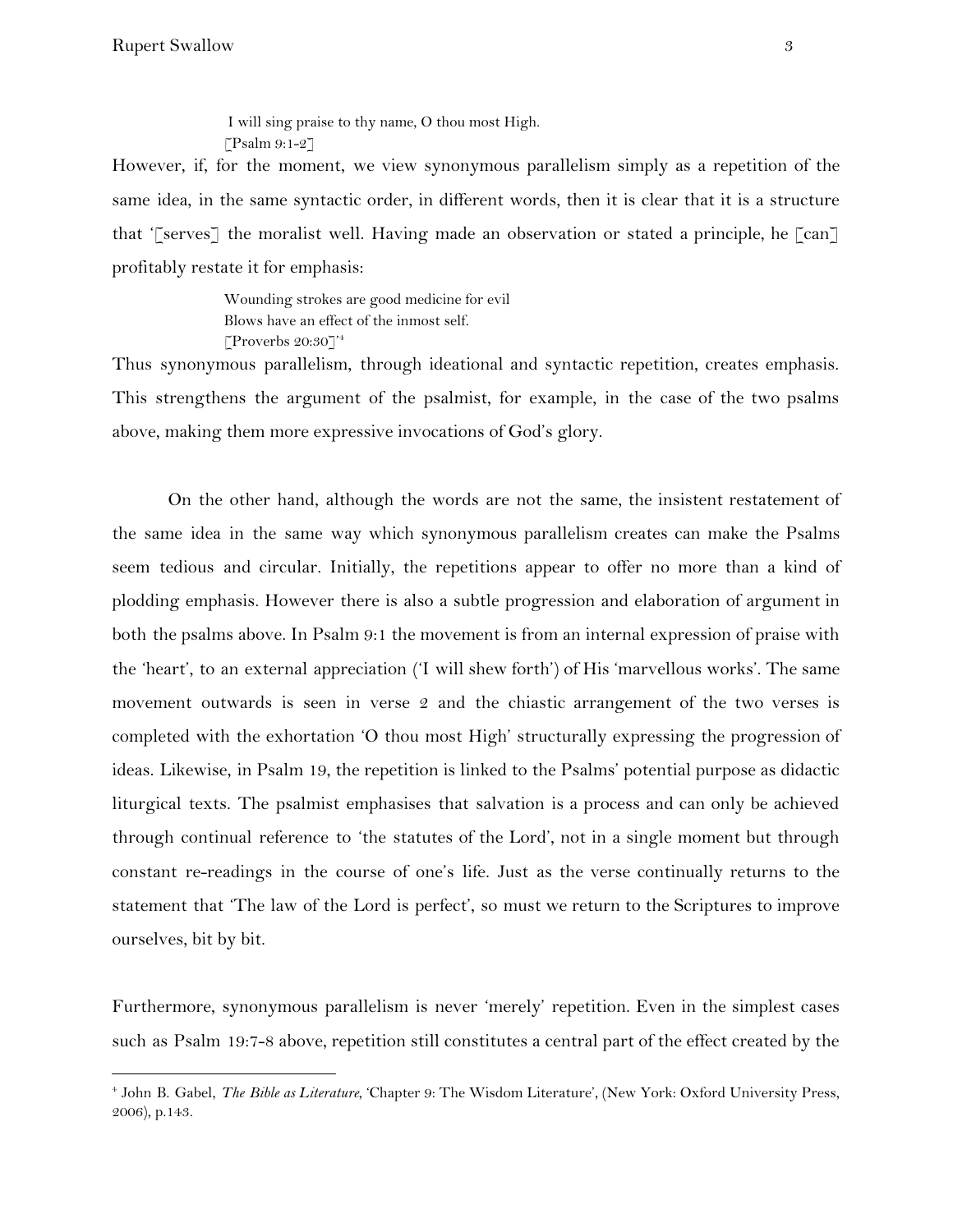form of the Psalms. This form, loosely-collected, two-part verse paragraphs, while suitable for statements of truth, are not suited to explaining the reasoning behind them. However, the inherent wisdom of each verse of the Psalms, derived from a wealth of experience and presented very concisely, may need explaining to those who have not had those experiences. Since they are so concise, individual verses are liable to have interpretations foisted upon them. C. S. Lewis, using the bashing of the Babylonian babies 'against the stones' in Psalm 137:8-9 as an example, says that 'Of the cursing Psalms I suppose most of us make our own moral allegories.'  $\delta$  If we extend this thought to the Psalms as a whole, a little further prompting from the psalmists to direct our thoughts along the intended moral paths seems useful, particularly if the Psalms are considered didactically. For example, in Psalm 19, the four words 'perfect', 'sure', 'right', and 'pure' all have slightly different associations; perfect with 'supreme moral or spiritual excellence', $6$  sure with certainty (perhaps in God), right with 'That which is consonant with justice, goodness, or reason', $7$  and pure with freedom from taint. Each association expands and reinforces the original idea. 'An abstract statement meets with its example, yes, the way a wind runs through the tree's moving leaves<sup>'s</sup> and, in this way, these reiterations on the same theme offer an implicit explanation of the reasoning underpinning the Psalm.

A development of this method of elaboration through reiteration is seen in emblematic parallelism, a variant of synonymous parallelism in which the second member defines the first in terms of it being like something else. For example

> 5 By reason of the voice of my groaning My bones cleave to my skin. 6 I am like a pelican of the wilderness; I am like an owl of the desert. [Psalm 102:6]

The use of imagery as an explanatory device is far more efficient and also adds to the lyricism of the poetry; the blessed man who

<sup>5</sup> C. S. Lewis, *Reflections on the Psalms*, (London: Collins, 1961), p.113-14.

<sup>6</sup> "perfect, adj., n., and adv.", (OED Online: Oxford University Press, 2016), last accessed 12/03/2016, <http://www.oed.com/view/Entry/140704?rskey=K19s35&result=1&isAdvanced=false>.

<sup>7</sup> "right, n.". OED Online: Oxford University Press, 2016), last accessed 12/03/2016, [http://www.oed.com/view/Entry/165853?rskey=FsF6d3&result=1&isAdvanced=false.](http://www.oed.com/view/Entry/165853?rskey=FsF6d3&result=1&isAdvanced=false)

<sup>8</sup> John Hollander, *Rhyme's Reason: A Guide to English Verse, 2nd Edition*, (New Haven: Yale University Press, 1989), p.26.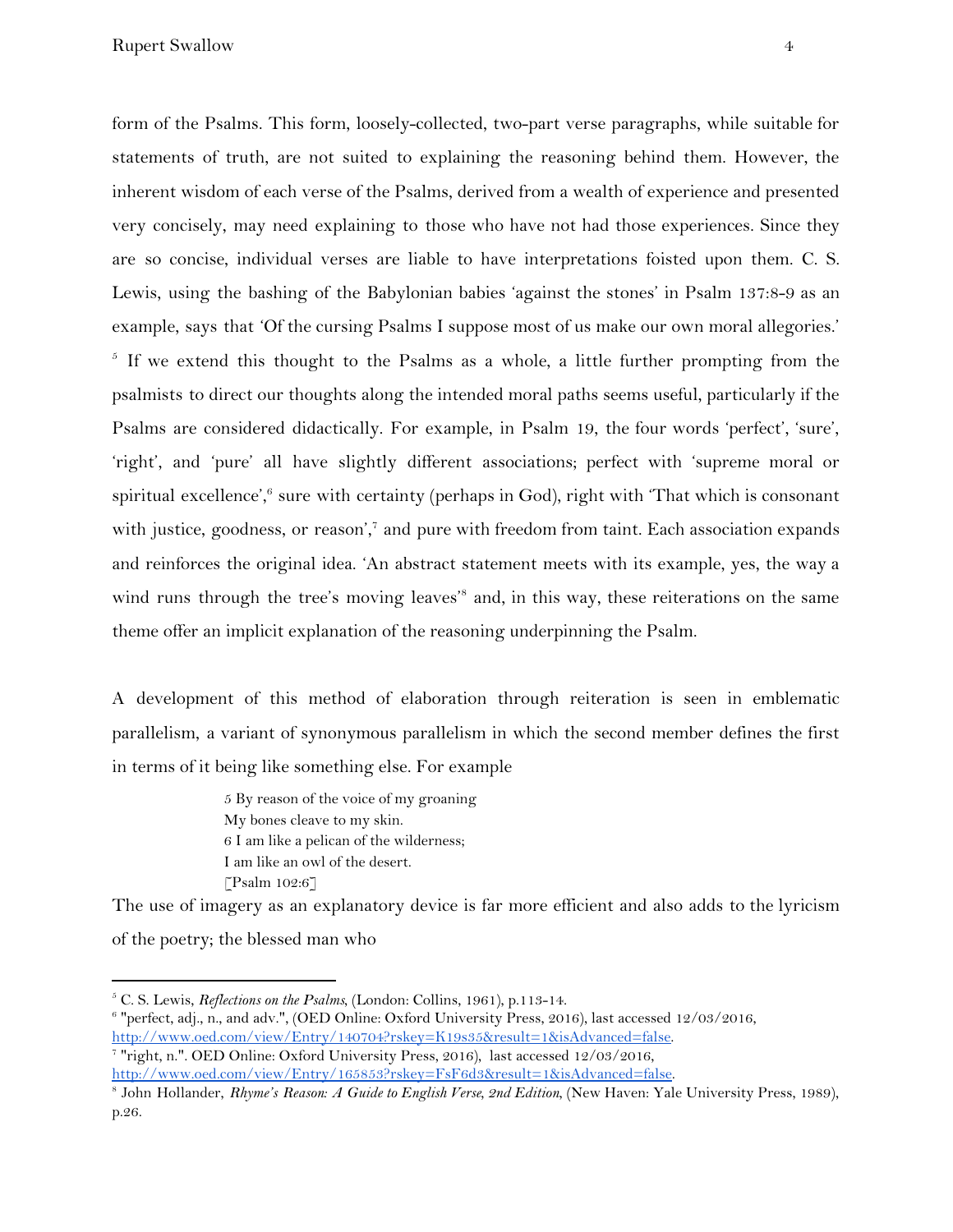3 Shall be like a tree planted by The rivers of water, that bringeth forth His fruit in his season; his leaf also shall not wither

is thus associated with tranquil images of the pastoral idyll, with fecundity, and with the innocence, and exemplary morality, attendant on Adam and Eve in their prelapsarian state. The psalmist, in refiguring their original statement and evoking wider cultural associations, moves beyond more repetition and thus makes the sense stronger and more fully explained to the reader.

These parallelisms can be seen, not only at the micro level, within verses, but at the macro level too, between verses and psalms. In psalm 72 the 'prayer for the long life of king and progeny in vss. 15 and 17 forms an inclusion with the parallel prayer for king [...] and progeny [...] in vs.  $1.^9$  The wish for 'righteousness unto the king's son' [Psalm 72:1] at the start of the psalm is reflected at the end in 'his name shall endure for ever: his name shall be continued as long as the sun' [Psalm 72: 17]. Also, in the original Hebrew, the particular combination of particles echoes Psalm 22:30-31, producing a sequence 'as full a parallel to Ps 72:9-11 as one could wish', <sup>10</sup> and providing resolution to the query raised in Psalm  $22$ , when one later reads Psalm  $72$ .

Likewise, this kind of correspondence between verses can also be seen within Psalm 22, in an example of the second major, and generally accepted, type, antithetic parallelism, in which 'the second member states the idea of the first but in negative or contrasting form:

> 4 A time to weep, And a time to laugh. [Ecclesiastes 3:4]<sup>'11</sup>

The invocations in Psalm 22:2, 'O my God, I cry in the daytime, but thou hearest not', are finally answered in 22:21, 'thou hast heard me' and echoed again in verse 24, 'when he cried unto him, he heard.' These echoes of imagery and language resonate throughout the corpus of

<sup>9</sup> John S. Kselman, 'Psalm 72: Some Observations on Structure', *Bulletin of the American Schools of Oriental Research, No. 220, Memorial Issue: Essays, in Honor of George Ernest Wright (Dec., 1975)*, last accessed 12/03/2016, [http://www.jstor.org/stable/pdf/1356240.pdf?acceptTC=true,](http://www.jstor.org/stable/pdf/1356240.pdf?acceptTC=true) p.79.

<sup>10</sup> Kselman, 'Psalm 72: Some Observations on Structure', p.79.

<sup>&</sup>lt;sup>11</sup> Sondrup, 'The Psalm of Nephi: A Lyric Reading', p.363.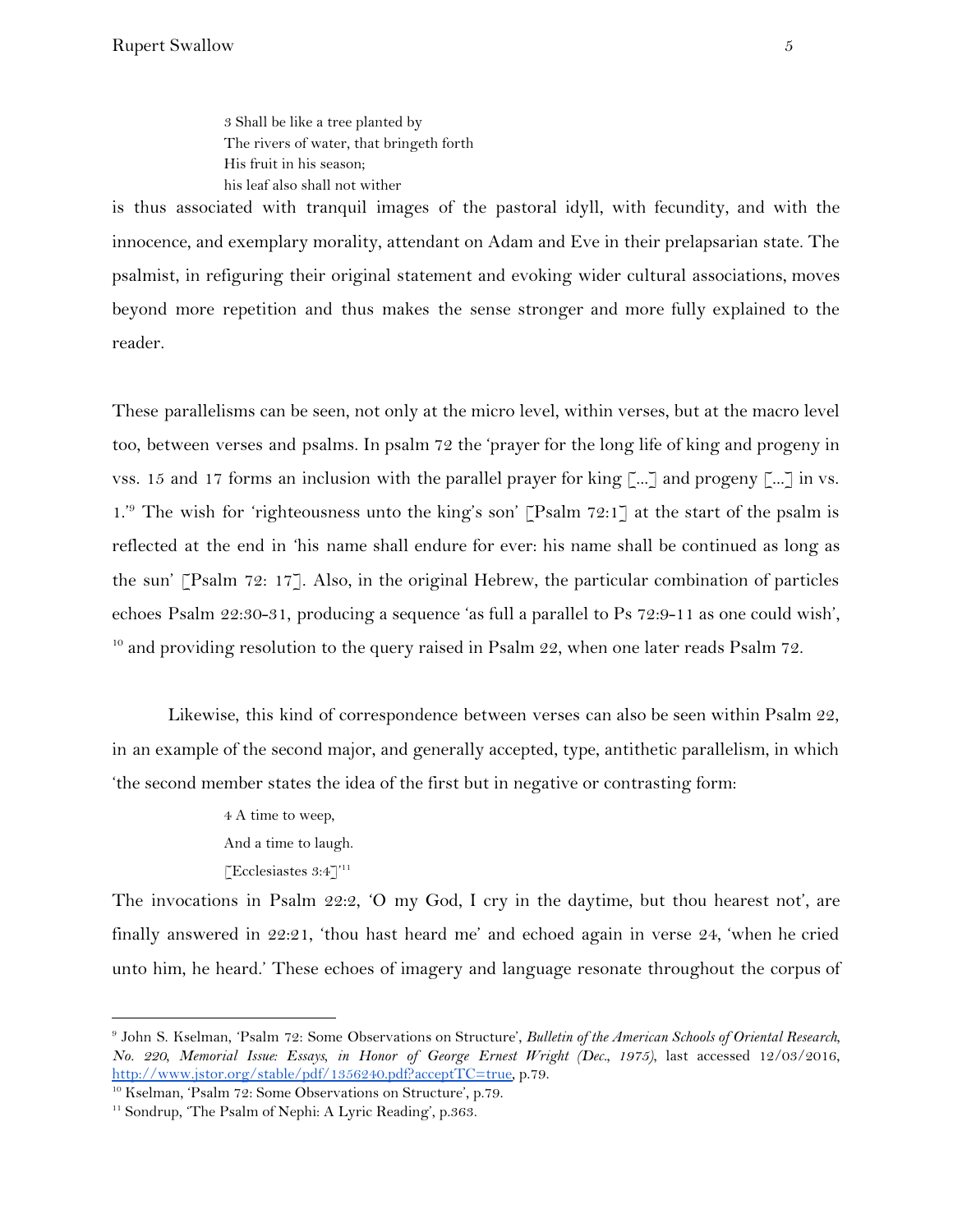*Psalms* and give the repetitions that parallelism, by its nature, produces 'a wider, more complex symmetry'<sup>12</sup> which moves far beyond the simplicity of mere repetition.

Finally, the psalmists use parallelism in combination with other poetic devices. For example, in the psalms of lamentation Miller notes a particular type of combination which he calls synonymous-sequential psalms.

> They cried, but there was none to save them: Even unto the Lord, but he answered them not. [Psalm 18:41]

In these type of psalm, two elements in each colon are synonymous, the second two in Psalm 18; they simply echo each other, both in syntax and ideas. However, what is particularly interesting is that, in Psalm 18, the first element of each colon can only be understood if read in sequence. 'They cried [...] Even unto the Lord'. In synonymous-sequential psalms there is a parallel section and a continuous section. Recognising this fact makes transparent many previously opaque Psalms, such as

> 1 Deliver me from the mouth of the lion; From the horns of the wild oxen you have answered me.  $[$ Psalm 77:1 $]$

Now, if one sees the Psalm as a chiastic arrangement in which the phrases 'from the mouth of the lion' and 'From the horns of the wild oxen' are a refiguring of the same idea, then the sequential section 'Deliver me [...] you have answered me' makes far more sense.

Aside from a simply explanatory role, there are two reasons that this combination is an interesting device. Firstly, in using formal and ideational parallelism in an original way, the psalmist prevents the monotony of formulaic and stereotypical expressions. The psalmist can break up a traditionally figured sequence of thought by interspersing it with imagery, as in Psalm 77:1, or elaborating the situation, as in Psalm 18:41 in which the repeated section explains the cause of their lament.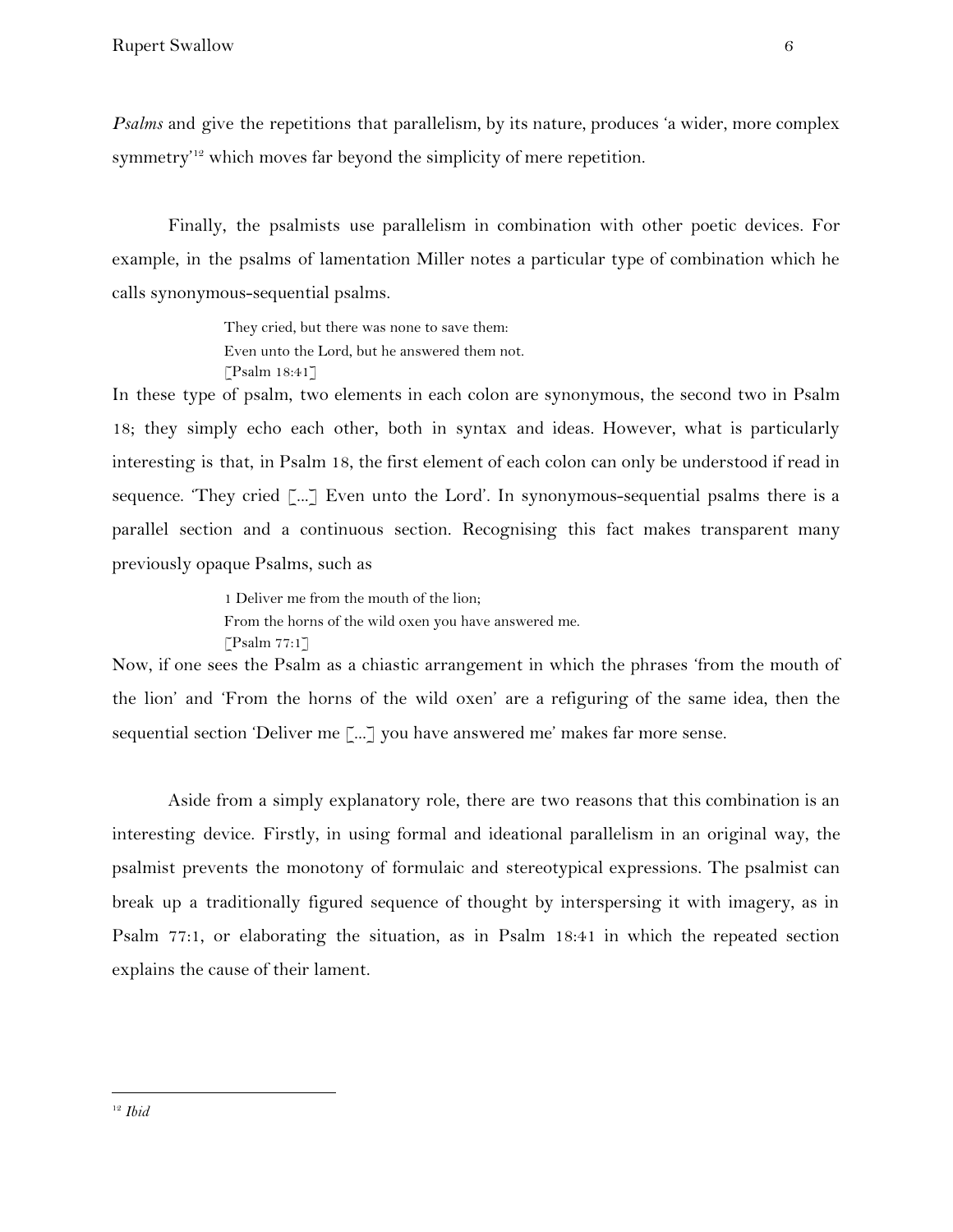Secondly, this structure is actually an analogue of the process of lamentation. Miller says that the combination of a synonymous parallelism, which is like an invocation, with a continuous train of thought 'represent the sequence that is at the heart of the lament as a genre: outcry/lament, hearing/response'.<sup>13</sup> This can be seen across the corpus, as in Psalm 22 above, in which there is a 'clear structural movement from lament to praise'.<sup>14</sup> However, Miller does not go far enough. Even more than representing the sequence at the heart of lament as a genre, the structural delay created by the chiastic arrangement, interspersing the sequence of thought with a parallelism, mirrors the process of mourning, as it is expressed in elegy. It gives a sense of balance to the process of mourning. The first element is an expression of grief, and the second, in its resolution, shows the closing consolation the elegist experiences; there is 'a lyric reversal from grief and despair to joy.'<sup>15</sup>

To conclude, the use of parallelisms in the Biblical poetry of the Psalms extends far beyond mere repetition. Parallelism does not necessarily involve repetition, though when it does, as in the case of synonymous parallelism, the mirroring of syntax and ideas usefully reinforces the moral message of the psalmist. The ideational refiguring also allows the psalmist to explain the message of their poetry more fully to an audience who were without the poet's benefits of wisdom and experience. When it does not not involve repetition, as in antithetic parallelism, the associations the use of parallelism creates echo each other throughout the corpus of the Psalms. In combination with other poetic devices, parallelism gives a sense of symmetry to the verse and allows the structure to be an echo of the sense, as, for example, in the psalms of lamentation, in which the structure acts as an analogue of the mourning process.

<sup>13</sup> Patrick D. Miller, 'Synonymous-Sequential Parallelism in the Psalms', *Biblica, Vol. 61, No. 2* (1980), last accessed 12/03/2016, [http://www.jstor.org/stable/42706862,](http://www.jstor.org/stable/42706862) p.257.

<sup>&</sup>lt;sup>14</sup> Miller, 'Synonymous-Sequential Parallelism in the Psalms', p.259.

<sup>15</sup> M. H. Abrahms, *A Glossary of Literary Terms*, (London : Harcourt Brace College Publishers, c1999), p.211.